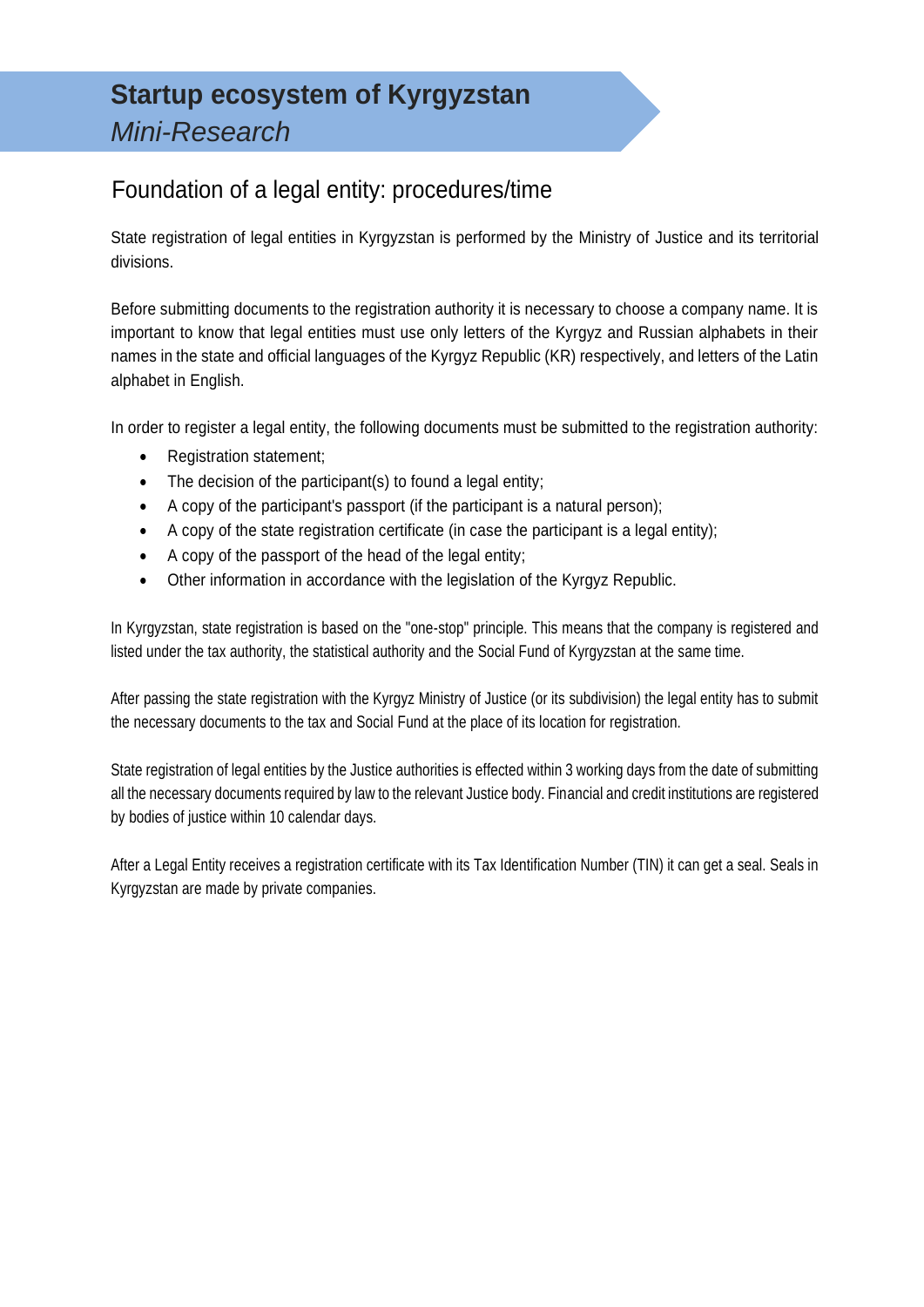### Registration of a Legal Entity in Kyrgyzstan by a Foreign Company

If a foreign company wishes to register a legal entity in Kyrgyzstan, it must additionally provide a legalized/apostilled extract from the state Registry or another document certifying that it is a valid legal entity under the laws of its country.

### Taxation of companies in Kyrgyzstan

The following national taxes and fees are levied on legal entities in Kyrgyzstan:

- Corporate income tax 10%;
- Value added tax 12%;
- $\bullet$  Income tax 10%;
- Tax on income at source in the Kyrgyz Republic received by a foreign organization not affiliated with a permanent establishment;
- 5 to 10%, depending on the rate;
- Excise tax;
- Sales Tax 0 to 5%, depending on the entity doing business and the type of goods, work or services sold;
- Property tax 0,35 % to 0,8 % of taxable base depending on the object of property;
- Land tax.

Additionally, the company pays:

- Contributions for prevention and liquidation of emergencies 1.5% of the value of sold products;
- Contributions for the development and reproduction of the mineral resource base 2-15% of the cost of marketable products;
- Tax on the use of roads 0.8% of the volume of marketable output (for industrial enterprises) or 0.08% of the turnover (for trade enterprises).

### Registration Place

Territorial subdivisions of the Ministry of Justice of Kyrgyzstan:

● Chui Bishkek Department of Justice (address: 25, Gorky str., Bishkek, 720005, telephone (0312) 591596, Fax (0312) 590622, chuimj@minjust.gov.kg);

● Osh Department of Justice (Address: 306, Lenin Street, 71400, Osh, telephone (03222)2- 80-28, [shmj@minjust.gov.kg\)](mailto:shmj@minjust.gov.kg);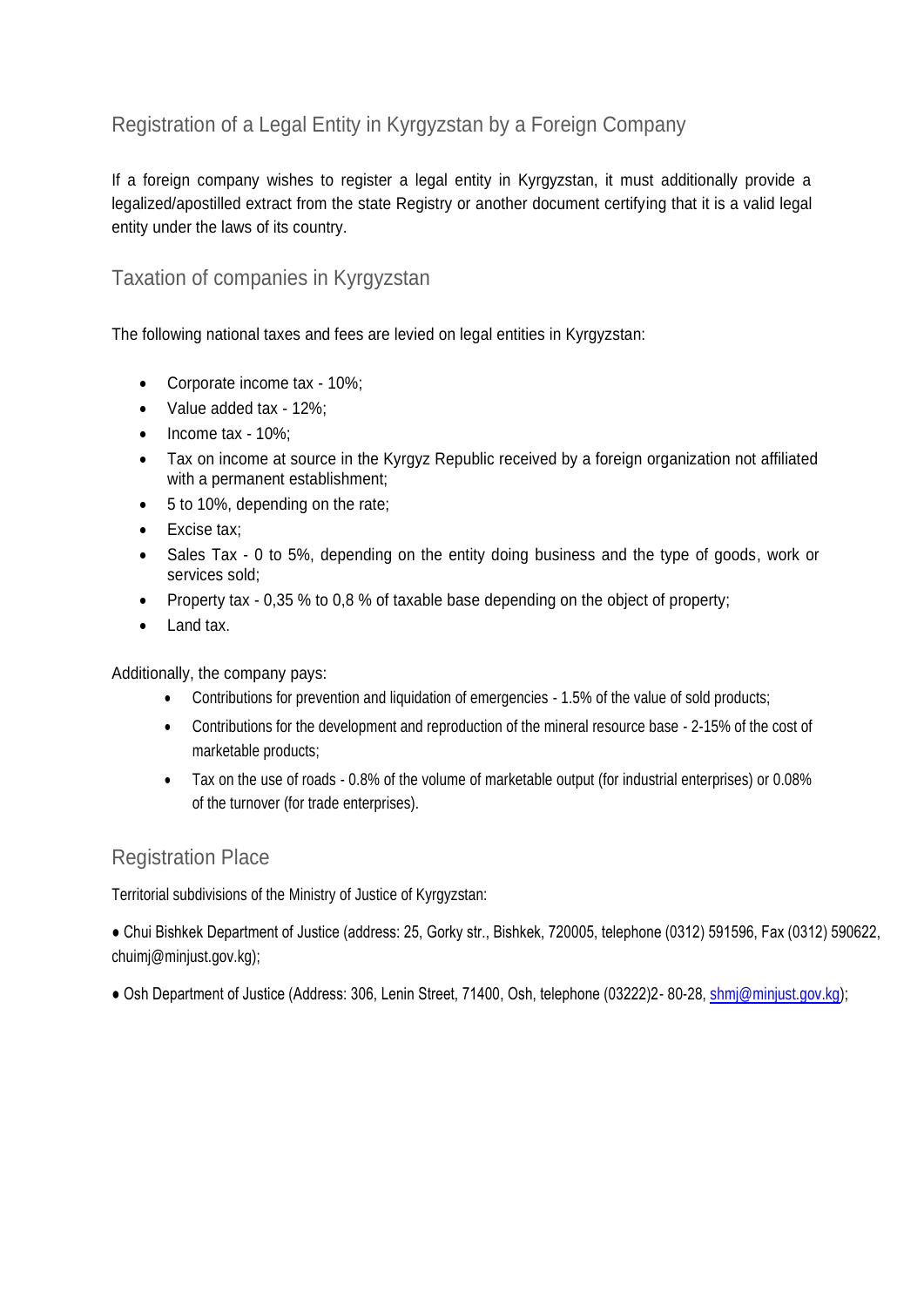- Talas Oblast Department of Justice (address: 298 Zh. Tagaybayeva str., 724200, Talas, phone: (03422) 5-30-12, (03422) 5-31-00, talasmj@minjust.gov.kg)
- Justice Department of Naryn Oblast (address: 18, Mambetaly uulu Taranchy str., Naryn, 722600, telephone: (03522) 5-09-85, (03522) 5-13-85, narynmj@minjust.gov.kg)
- Batken Oblast Department of Justice (address: 34, 8th March Street, Batken, 715100, telephone: (03622) 5-00-60 , (03622) 5-00-62, batkenmj@minjust.gov.kg)
- Department of Justice of Issyk-Kul oblast (address: 105 Abdrakhmanov St., Karakol, 722360, telephone: (03922) 5-06-64, (03922) 5-23-27, ysykkolmj@minjust.gov.kg)
- Justice Department of Jalal-Abad Oblast (address: 129A Kyrgyz Republic str, 715600, Jalal-Abad, telephone: (03722)7-01-01, 7-00-04, jalalabadmj@minjust.gov.kg).

A list of contacts of employees of the above-mentioned departments, as well as a list of state notary offices in Kyrgyzstan, is availabl[e here.](http://minjust.gov.kg/ru/content/136)

Opening a bank account, foreign exchange operations, a brief description of

### the processes

After receiving the bank registration certificate and seal, a legal entity can open an account in any bank in Kyrgyzstan. After opening a current account, the bank notifies the tax authority at the place of registration of the legal entity within 5 working days.

In order to open an account, a legal entity must submit the following documents to the bank:

- Application for account opening, signed by the manager, chief accountant and certified by the seal;
- The Charter (Regulations) and the articles of incorporation (in case of several founders), which are registered by the Justice authorities;
- Certificate of registration with the Ministry of Justice;
- Document certifying the authority of the manager and accountant, on the right of first and second signature (such document may be a protocol of the meeting of founders or shareholders on the election of a particular person as the manager, and the decision of the founders or shareholders on the appointment of the head of the legal entity; order);
- A notarized card with sample signatures of persons authorized to dispose of the account and stamp of the legal entity (in duplicate);
- A certificate from the tax inspection for registration and absence of debts to the budget.
- Notification of registration with the Social Fund;
- A copy of the passports of the persons authorized to manage the account.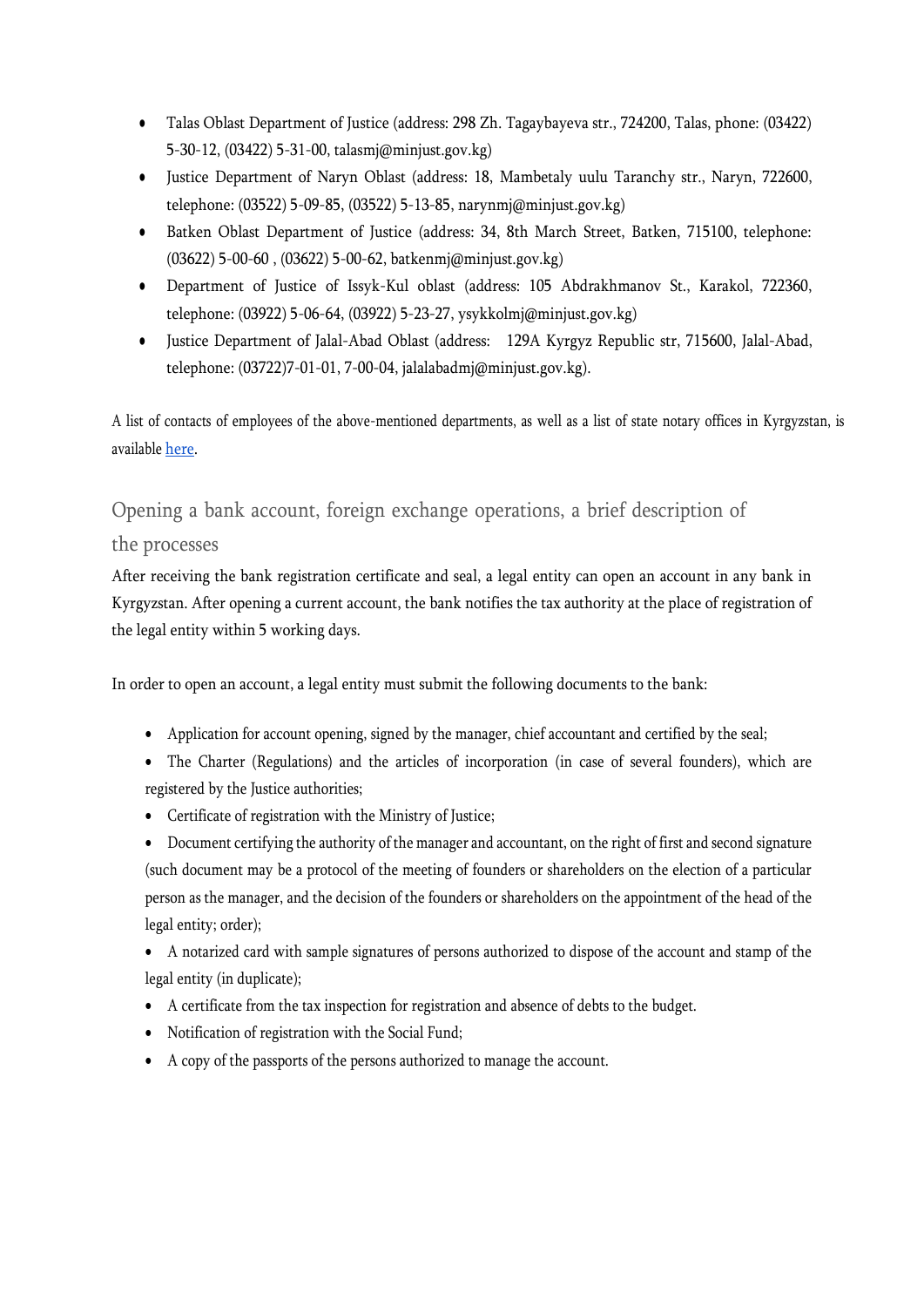#### *The list of banks that provide services to businesses in Kyrgyzstan:*

[FINCA](https://www.fincabank.kg/%d1%8e%d1%80%d0%b8%d0%b4%d0%b8%d1%87%d0%b5%d1%81%d0%ba%d0%b8%d0%bc-%d0%bb%d0%b8%d1%86%d0%b0%d0%bc-%d0%b8-%d0%b8%d0%bf/) Банк [Бай-Тушум](https://www.baitushum.kg/ru/sme/) [Банк КЫРГЫЗСТАН](https://www.cbk.kg/ru/corporate/cash-services) [KICB](https://en.kicb.net/products_and_services_corporate) [Банк Компаньон](https://www.kompanion.kg/ru/business/bank-account) [Кыргызкоммерцбанк](https://kkb.kg/) [Керемет Банк](https://keremetbank.kg/ru/business/open)

[Кыргызско-Швейцарский](https://www.ksbc.kg/corporate/rko) [Банк](https://www.ksbc.kg/corporate/rko) [РСК](https://www.rsk.kg/ru/ur/rko_ur)  [Банк](https://www.rsk.kg/ru/ur/rko_ur) [Банк Азии](https://www.bankasia.kg/ru/) [Айыл](https://ab.kg/bankovskie-uslugi-uridicheskim-licam) Банк [Аманбанк](http://www.amanbank.kg/?page_id=9) [Бакай](https://bakai.kg/ru/business/accounts/) Банк

[Банк Пакистана](http://nbp.kg/?lang=ru) [Демир Банк](https://www.demirbank.kg/ru/corporate) [Дос-Кредобанк](https://www.dcb.kg/ru/yuridichecskiye-litsa/) [Евразийский](https://esb.kg/raschetno-kassovoe-obsluzhivanie/) [Сберегательный Банк](https://esb.kg/raschetno-kassovoe-obsluzhivanie/) [Капитал Банк](https://www.capitalbank.kg/malyj-biznes-i-ip) [Толубай](https://www.tolubaybank.kg/ru/ficticious/account-management/) [ФинансКредитБанк](http://www.fkb.kg/) [Халык Банк Кыргызстан](http://halykbank.kg/business) [ЭкоИсламикБанк](https://eib.kg/static/iubills.html)

## In order to create a basic regulation of business on the Internet, ecommerce

Platform for the further development of digital technologies in economic/social transactions in the country, the state strategy of digital transformation "Taza koom" and the concept of "Digital Kyrgyzstan" are being implemented.

The development of business on the Internet is facilitated by the activities of the Association of E-Commerce in Kyrgyzstan. The Association represents the interests of online business in Kyrgyzstan, provides legal and informational support on e-commerce for members of the Association, and works to create a positive image of online shopping in Kyrgyzstan.

As of now, 15 internet companies in the country are members of the Association, among them: Namba (online cab Namba Taxi, Namba Food - round-the-clock delivery service of food, medicines , full-service advertising agency Namba Media); Balance - service combining e-wallet, online payments, card-to-card transfers, quick loans, etc.; Qoovee - B2B-platform for business; lalafo - ad service and others.

#### Barriers to e-commerce development

As of 2019, 90% of the money turnover in the country consisted of cash, and this is a significant barrier to the development of Internet commerce in the country. As recently as 2017, 95% of bank card transactions were cash withdrawals. Many people in Kyrgyzstan are still skeptical or do not know how to shop online.

Another barrier to the development of e-commerce is the internal service limitations of commercial banks due to strict regulation by the National Bank of Kyrgyzstan. For example, all new bank cards are blocked by default for online payments. To start using the card online, an application and the customer's personal presence at the bank is required.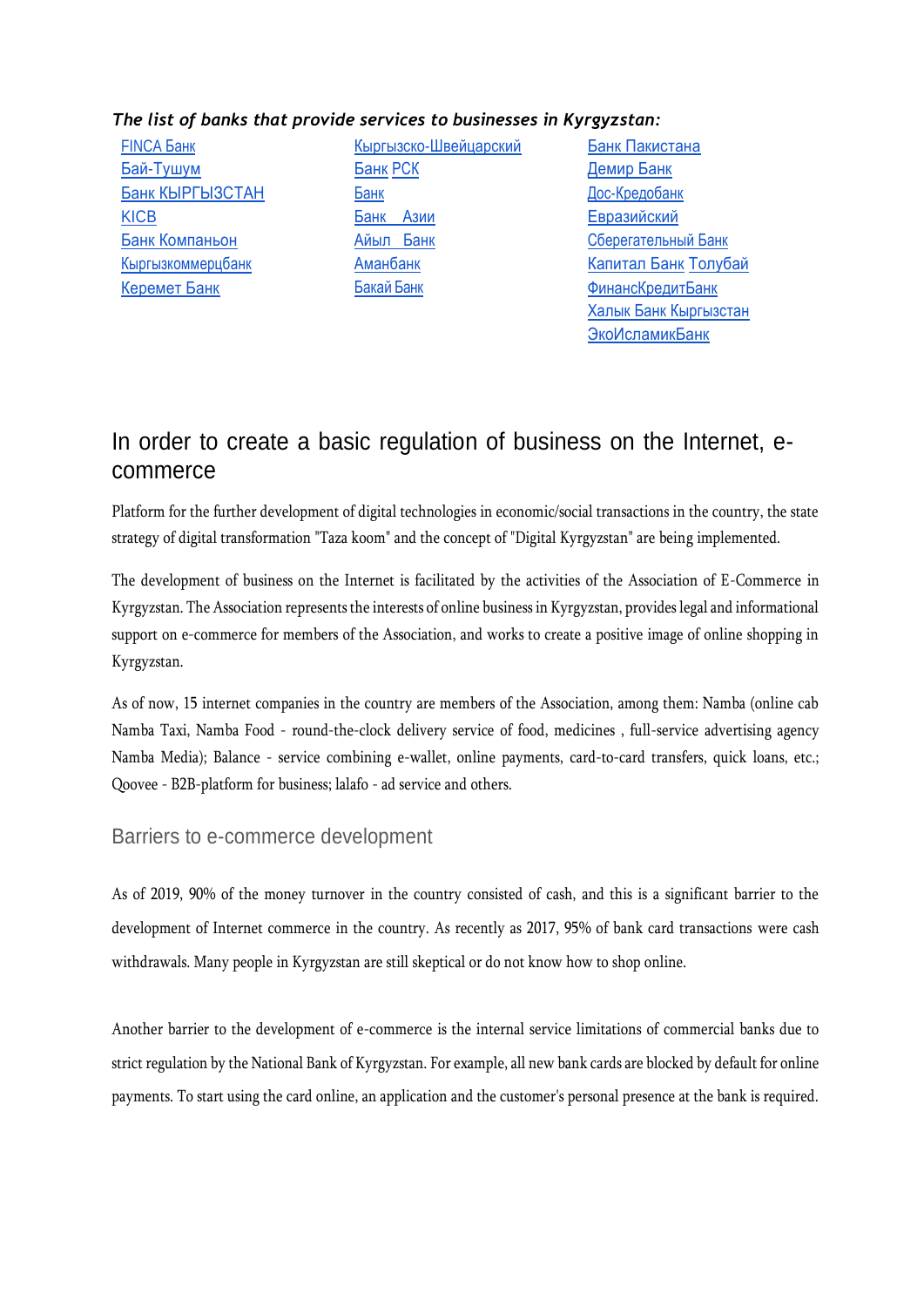Another impediment to the development of electronic commerce is the impossibility of making payments between legal entities without the use of a bank transfer system.

The commission for Internet acquiring varies from 1.6% to 4% depending on the turnover of the business, the higher the turnover, the lower the commission. For online stores with a small turnover, the average commission is about 3%.

## Programs that help startups from other countries obtain grants

During development by the State Service for Intellectual Property and Innovation under the Government of the Kyrgyz Republic (Kyrgyzpatent) - [www.innovate.kg](http://www.innovate.kg/) 

# IT recruiting and other services for finding highly qualified professionals

A list of recruiting agencies/resources in Kyrgyzstan that help find specialists to work on a startup/IT project:

- [Employment.kg–](https://www.employment.kg/)website, where vacancies and CVs of specialists in all industries are posted;
- [Job.Kg](https://www.job.kg/) Jobs from employers in Bishkek and throughout Kyrgyzstan;
- $\bullet$  [au.kg](https://au.kg/) website with a list of jobs from various industries in Kyrgyzstan;
- Центр Персонала Консалтинга [иРекрутинга](http://personalcentre.kg/) company for search, certification, training of personnel;
- [Империя](http://www.rabota.kg/) кадров one of the largest recruitment agencies in Kyrgyzstan, selects and evaluates personnel competencies. Specialization - all areas of business.

## Startup Acceleration Platforms in Kyrgyzstan

The State Service for Intellectual Property and Innovation under the Government of Kyrgyzstan - Kyrgyzpatent, conducts competitions **"Startup Kyrgyzstan"** on a regular basis, according to the results of the first round projects were selected to participate in the acceleration program and they were awarded funding. Kyrgyzpatent also implements other programs and projects aimed at the development of the startup community, startup competencies, creation of startup financing mechanisms, access to markets, getting access to infrastructure for prototyping and testing.

The PEAK Business Innovation Centers are the result of the PEAK Entrepreneurship and Innovation Development Program, which is funded by the UK government and aims to support the private sector in Kyrgyzstan and Tajikistan. The centers organize incubation and acceleration programs, assist startups, small and medium-sized businesses with consulting and mentoring, and offer co-working space.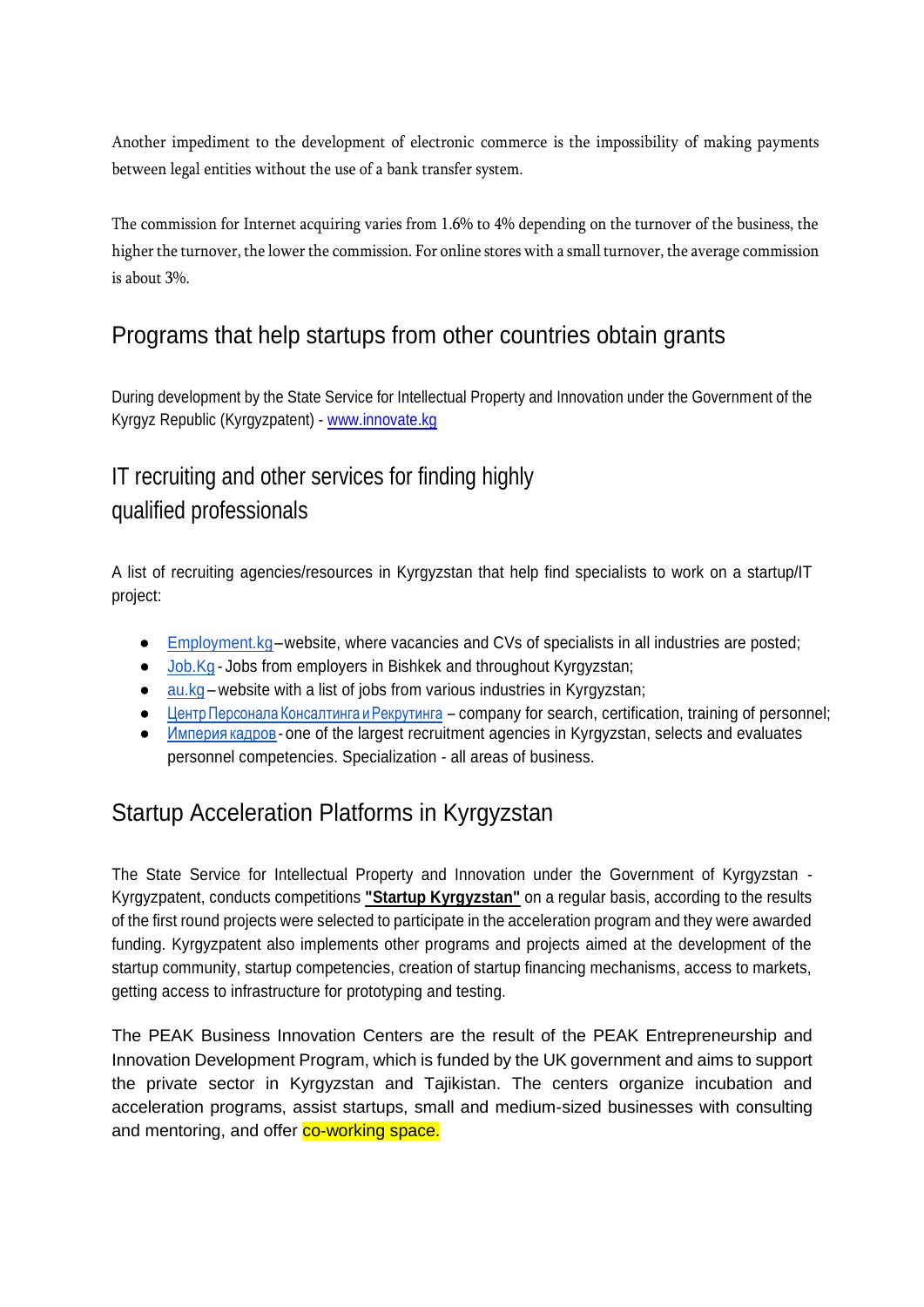**Business Accelerator Accelerate Prosperity** is an initiative of the Aga Khan Organization in Central and South Asia (Kyrgyzstan, Tajikistan, and Pakistan). The project offers grants funded by the U.S. Agency for International Development (USAID) as part of the Demigelү Zhashtar project and is aimed at developing entrepreneurial activity among young people. Several projects will receive up to \$50,000 as a result of the acceleration program. In Kyrgyzstan, acceleration programs were implemented in Bishkek, Osh and Naryn.

**The USAID office** in Kyrgyzstan implements its programs for startups, including acceleration programs. In 2019, the Business Accelerator program from the USAID Competitive Enterprise project was launched.

**John Galt Business Incubator** - provides startups with co-working, mentorship and access to its own network of contacts. For example, in January 2020 John Galt launched a business project competition supported by UNDP Youth for Peace. Announced support - investments from 30,000 to 1,000,000 soms for the best projects.

**Acceleration program of KG LABS,** a public foundation for startup development in Central Asia. Mentors will help participants improve their ideas and then the projects will be presented to investors.

**Business Professionals Network** is a Swiss foundation that operates in Kyrgyzstan and runs a program for entrepreneurs. The program includes mentoring, training, networking, and equipment loans. The participants of the program are accompanied by professionals from Switzerland and Kyrgyzstan. The program also includes a number of workshops and training sessions, which are open to anyone interested.

**E-learning Accelerator,** a program for strengthening existing multimedia educational projects in Kyrgyzstan, was implemented in the fall of 2019. E-learning Accelerator is a joint initiative of the American University of Central Asia (based in Bishkek), the aha.kg platform, and the Prague Civic Center.

**Talent StartUps** is a training program offering practical knowledge and skills to implement a business idea. The business trainings of the program take place in 5 regions of Kyrgyzstan (Talas, Naryn, Karakol, Batken, Jalal-Abad) and are conducted by local trainers who already have experience in developing a business idea. The main prize for participants is the opportunity to receive up to 2,000 euros for the launch of a project at no cost.

In August 2020, **Kyrgyzpatent and the High Tech Park of Kyrgyzstan** together with other partners announced and launched the Startup Guide online event marathon, which aims to support startups in the country through the provision of educational materials, trainings and master classes.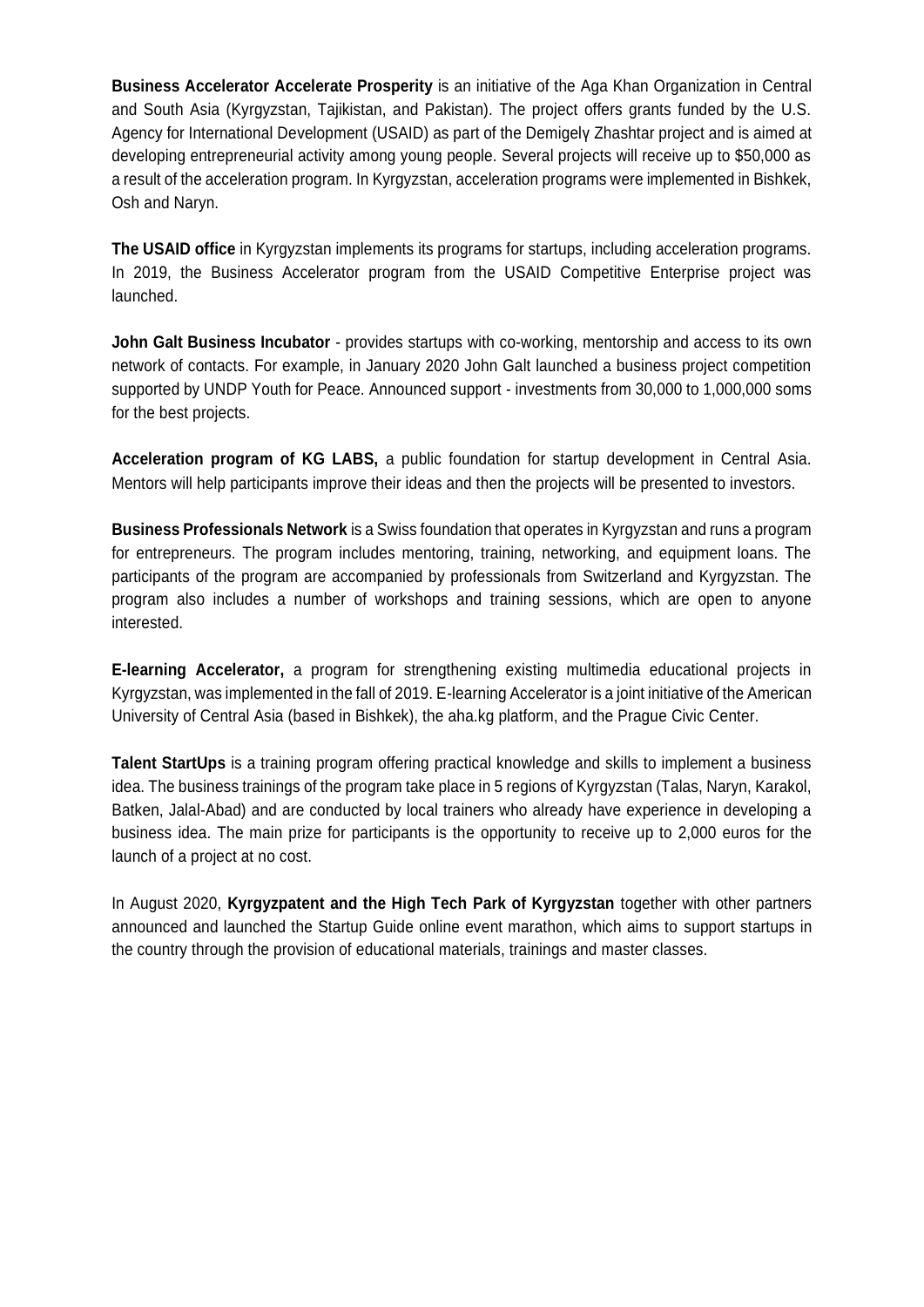Government agencies responsible for the development of startup ecosystems

State Intellectual Property and Innovation Service under the ПКР Kyrgyzpatent

- a. Chairperson of Kyrgyzpatent Dinara Moldosheva
- b. URL: [www.patent.kg](http://www.patent.kg/) / [www.innovate.kg](http://www.innovate.kg/)

Kyrgyzpatent promotes the development of innovation and startup ecosystem of the country, programs and projects aimed at the development of the startup community, startup competencies, creating mechanisms for financing startups, access to markets, getting access to infrastructure for prototyping and testing and other projects.

High Tech Park of the Kyrgyz Republic

- c. Director of the Committee on IT and Communication of the Kyrgyz Republic Altynbek Ismailov
- d. URL:<http://ict.gov.kg/>

# General characteristics of Kyrgyzstan in terms of the development of startups and digital services

Initiatives catalyzing the development of startups and innovation in Kyrgyzstan:

- **Startup Kyrgyzstan** "The Best Innovation Startup of Kyrgyzstan, held in 2019-2020 by the State Service for Intellectual Property and Innovation under the Government of the Kyrgyz Republic (Kyrgyzpatent). Up to 500,000 soms (\$6,280 equivalent) are allocated to the winner of the contest to implement one startup project. As part of the competition, the projects were accelerated on startup development and received professional advice on how to write a business plan, as well as the opportunity to find a potential investor or business partner.
- **Concept "Digital Kyrgyzstan",** 2019-2023. Objectives of the concept: to create new opportunities for the population through the development of digital skills; to provide quality digital services; to ensure economic growth through the digital transformation of priority sectors of the economy, strengthening of international partnerships and the creation of new economic clusters.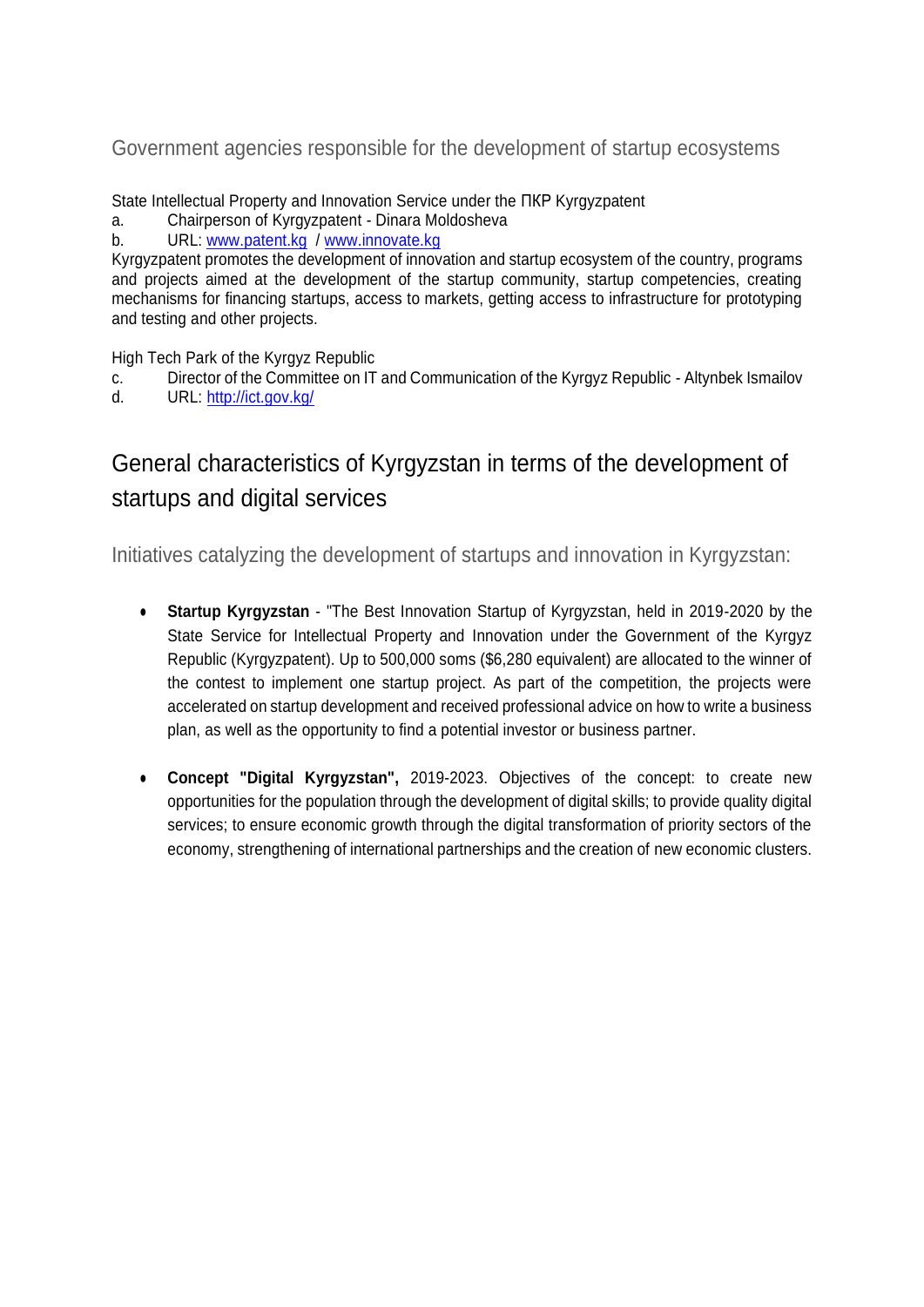### Organizations contributing to the development of Kyrgyzstan's startup ecosystem

**JIA Business Association** is a platform that offers a framework for interaction of the business community in Kyrgyzstan. The mission of JIA is to develop an innovative, socially responsible and open community of entrepreneurs for the development of the Kyrgyz Republic. The Association operates thematic committees and clubs uniting entrepreneurs by their interests. JIA provides a range of services to both established and aspiring entrepreneurs in the country. In addition, JIA actively cooperates with foreign companies and international organizations.

The list of services provided by JIA:

1) Consultations on basic questions of taxation and legal registration of business;

2) Expert support, including support in interaction with the government and state institutions;

3) Support to entrepreneurs through involvement in thematic committees;

- 4) Corporate communications support;
- 5) Sending out business information;

6) Online platform for intensive information exchange, networking - JIA App and thematic groups on WhatsApp;

7) Recruiting;

- 8) Business travel/visits;
- 9) BIFs and B2B meetings;
- 10) Organizing trainings/seminars;

11) Organization of forums and exhibitions;

- 12) Organization of business events to develop corporate relationships;
- 13) Formation and maintenance of platforms to strengthen communications;
- 14) Provision of business promotion services.

**The Kyrgyz Association of Software and Services Developers (КАРПОУ) i**s a voluntary non-profit organization established as a result of uniting legal entities operating in the IT sphere of Kyrgyzstan to protect and promote their interests, human resources and industry development, software development and services in general. In 2008, КАРПОУ initiated the establishment of the High Tech Park of Kyrgyzstan, which started its activities in 2013.

**The High Tech Park** is an organization that promotes IT business development and innovation in Kyrgyzstan and is also a special tax zone: until 2028 Hi-Tech Park residents are exempt from taxes and insurance premium payments. Organizations pay 1% of proceeds to the Hi-Tech Park Directorate to organize its work. The income tax rate for employees of resident companies is 5%. There are 85 resident companies operating in the Hi-Tech Park of Kyrgyzstan.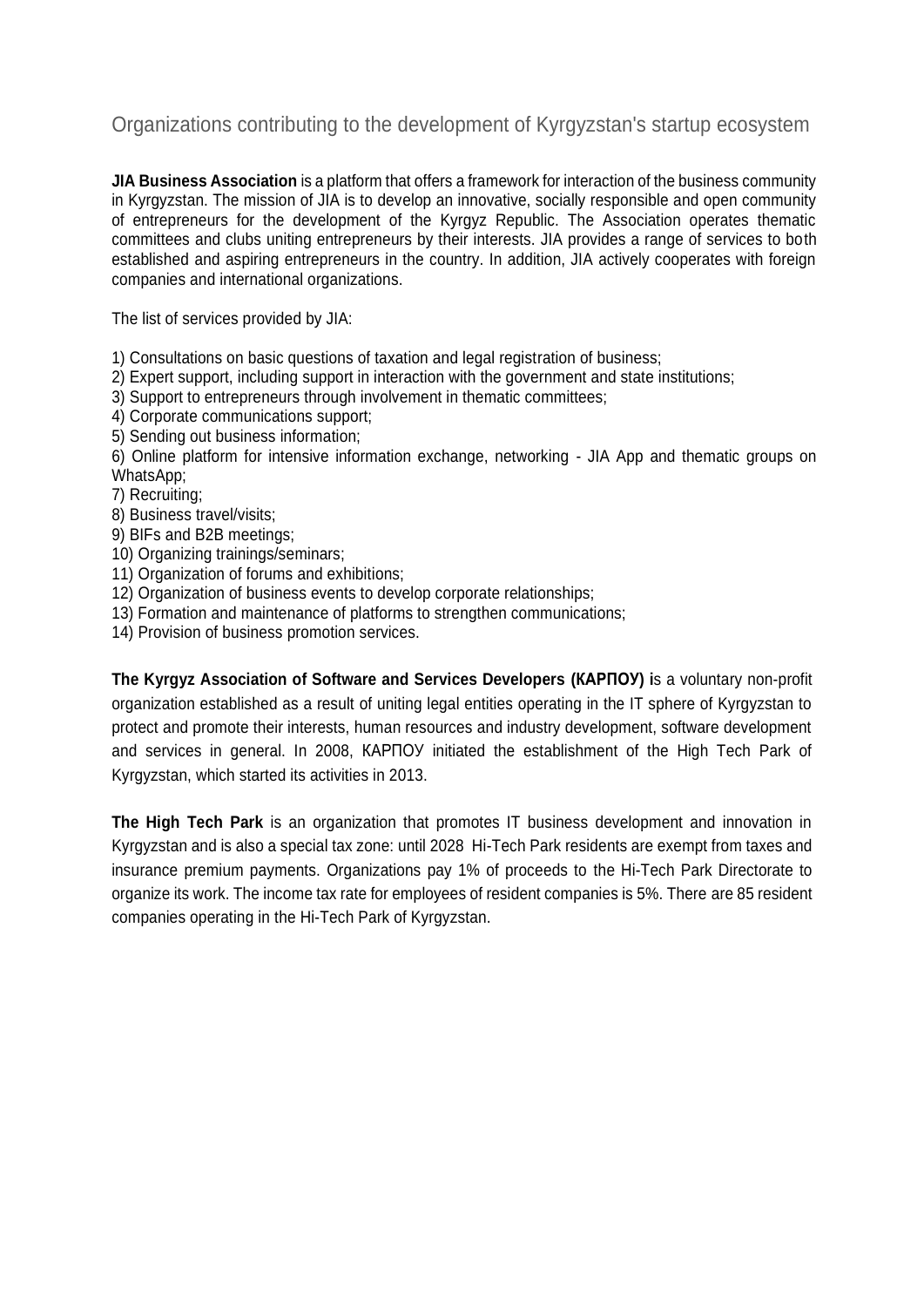#### **The Center for Business Innovation Development** in Bishkek opened as part of the

"Entrepreneurship and Innovation" PEAK Bishkek (funded with the support of the UK Department for International Cooperation, DFID).

**The Multifunctional Innovation Center** is being built on the basis of the State Patent and Technical Library, which will include support system for development of innovations in the country, various platforms, including such components as FabLab, Youth Lab, co-working center. The project is implemented by the State Service for Intellectual Property and Innovation under the Government of the Kyrgyz Republic (Kyrgyzpatent)

**Business Incubator Ideagrad** (Facebook https://www.facebook.com/Ideagrad/ ) is a start-up incubator in Bishkek that supports start-up entrepreneurs in the region through a training and mentoring program as well as by providing small start-up capital.

### Attracting investment in startups

**"I Invest in Kyrgyzstan".** (Instagram page) is an organization led by Chygyz Makeshov to attract direct investment in startups and existing businesses in Kyrgyzstan. A platform where businesses get money and investors get reliable projects. In addition to investing and matting, the organization teaches aspiring entrepreneurs the basics of business.

**The Russian-Kyrgyz Development Fund** is an organization that helps innovative projects aimed not only at commercial benefits, but also at creating jobs, increasing industrial production and developing local communities. In August 2019, the Russian-Kyrgyz Development Fund launched a startup funding program. As stated, the startups applying for funding under the program should belong to the sphere of agricultural products processing, sewing, textile, manufacturing, processing industry, tourism, IT sphere. The funding for the projects is 70 million soms, 10 million for each oblast of Kyrgyzstan.

**Entrepreneur and philanthropist Azat Isakunov's "Jashoo Bulagy Invest" investment program** implements the "One Million Dollars for Start-ups" project. The project will invest \$1,000,000 in unique, innovative, creative and promising projects and business ideas in Kyrgyzstan. You can apply to participate until December 20, 2020.

### Co-working spaces

*Name - Ololohaus Victory Address - Business Center Victory,Street. Ibraimova 103 st, Bishkek, Kyrgyzstan WEB-address - <https://ololo.city/> Overview - <https://www.coworker.com/kyrgyzstan/bishkek/ololohaus-victory> Working Hours - Mon: 8:30- 24:00, Sat: 9:00- 23:30, Sundays: 9:00- 23:30 Rental price of a fixed workplace - KGS 8000.00 / 1 month Rental price of a workplace in Open Space - KGS 8000.00 / 1 week-week Availability of personal office space - KGS 27000.00 / 1 month Availability of rooms for meetings - yes*

*Name - ololohausManas*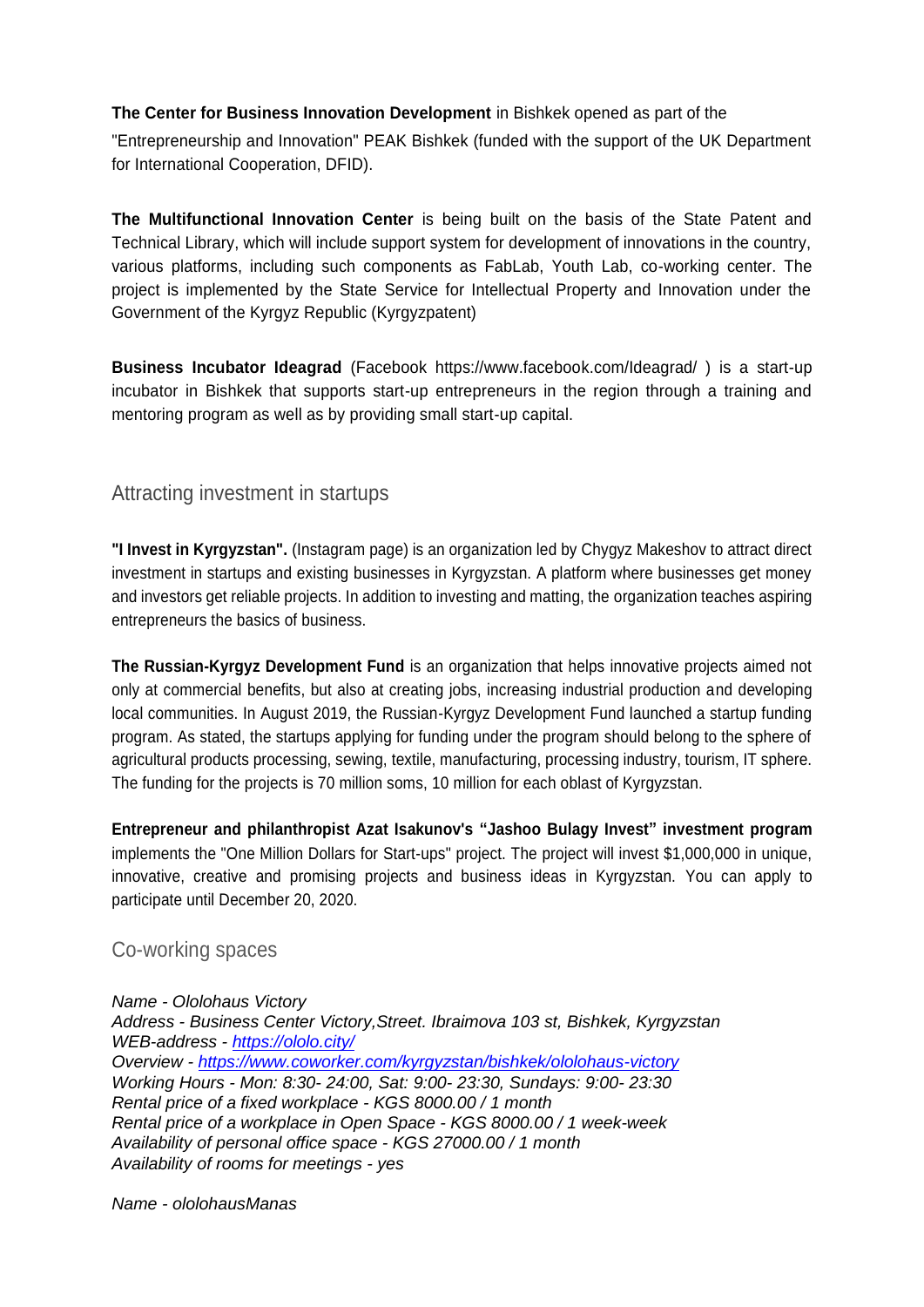*Address - 29 Alex Cycling, Manas, Bishkek, Kyrgyzstan WEB-address - <https://ololo.city/> Overview - <https://www.coworker.com/kyrgyzstan/bishkek/ololohausmanas> Working Hours - Mon: 8:30- 21:00, Sat: 9:00- 18:00, Sunday. - 9:00-18:00 Price for renting a fixed desk - KGS 8000.00 / 1 month Open Space Rental Price - KGS 8000.00 / 1Week Availability of private office space - KGS 27000.00 / 1 month Availability of meeting rooms - yes*

*Name - Ololohaus Victory Address - Business Center Victory,Street. Ibraimova 103 st, Bishkek, Kyrgyzstan WEB-address - <https://ololo.city/> Overview - <https://www.coworker.com/kyrgyzstan/bishkek/ololohaus-victory> Working hours - Mon: 8:30- 24:00, Sat: 9:00- 23:30, Sundays: 9:00- 23:30 Price for rent of a fixed working place - KGS 8000.00 / 1 month Open Space Rental price - KGS 8000.00 / 1 week Availability of personal office space - KGS 27000.00 / 1 month Availability of meeting rooms – yes*

### Development of the fintech market in Kyrgyzstan

The fintech market in Kyrgyzstan is in the initial stage of development. In March 2020, the National Bank of Kyrgyzstan adopted the Concept of Development of Digital Payment Technologies in the Kyrgyz Republic for 2020-2022. This Concept defines the main directions for the development of digital payment technologies in Kyrgyzstan for 2020-2022, listed below.

1. Development of the electronic money market. As of September 2020, 9 commercial banks of Kyrgyzstan had a license to issue e-money, and 11 e-money settlement systems were operating in the country. The development of the electronic money market in Kyrgyzstan is aimed at:

- identification of e-wallet holders;
- expansion of opportunities for legal entities and individuals to carry out transactions with e-money of various settlement systems;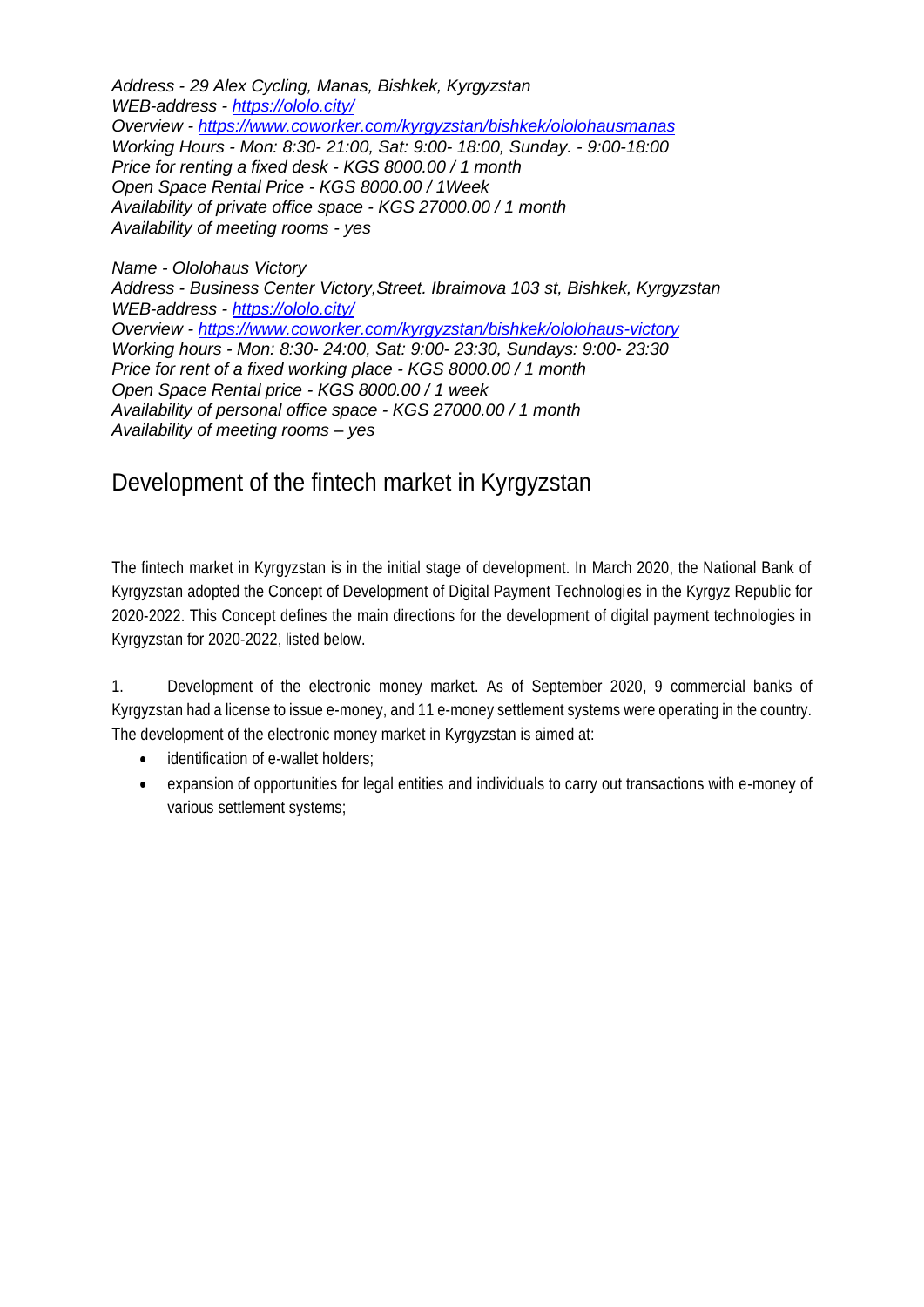- Increasing the interest of end users in the use of e-wallets;
- building clear and transparent conditions for conducting operations with e-money;
- increasing security requirements for operations with electronic money.

2. Development of contactless payment technologies. The country already uses contactless bank cards and two-dimensional bar codes (QR codes), and there is a gradual increase in their use. For further development of contactless payments in the Kyrgyz Republic it is necessary to ensure:

● increase in issuance of contactless payment cards of the national payment system "E-CARD" national payment system;

increasing the volume of electronic wallets, key fobs and bracelets with embedded chips, etc;

increasing the number of POS-terminals with the function of receiving contactless payments in the trade and service outlets;

creation of conditions for development of services providing payment operations with the use of mobile applications, including QR-codes.

3. Introduction of Rapid Payments System.

Research and analysis of the use of distributed registers technology.

- 5. Regulation of activities related to circulation of digital (virtual) assets (cryptocurrencies).
- 6. Research and analysis of application of artificial intelligence technology and cloud services.

## The possibility of using blockchain technology in Kyrgyzstan

As of 2020, the legal status of cryptocurrencies in Kyrgyzstan is not defined and there is no regulation of the sphere. However, according to the National Bank of Kyrgyzstan, cryptocurrency transactions exist in the country.

At the same time, the Parliament of Kyrgyzstan has already approved the introduction of a tax on mining. The rate of 15% is calculated from the cost of electricity, and includes VAT and sales tax.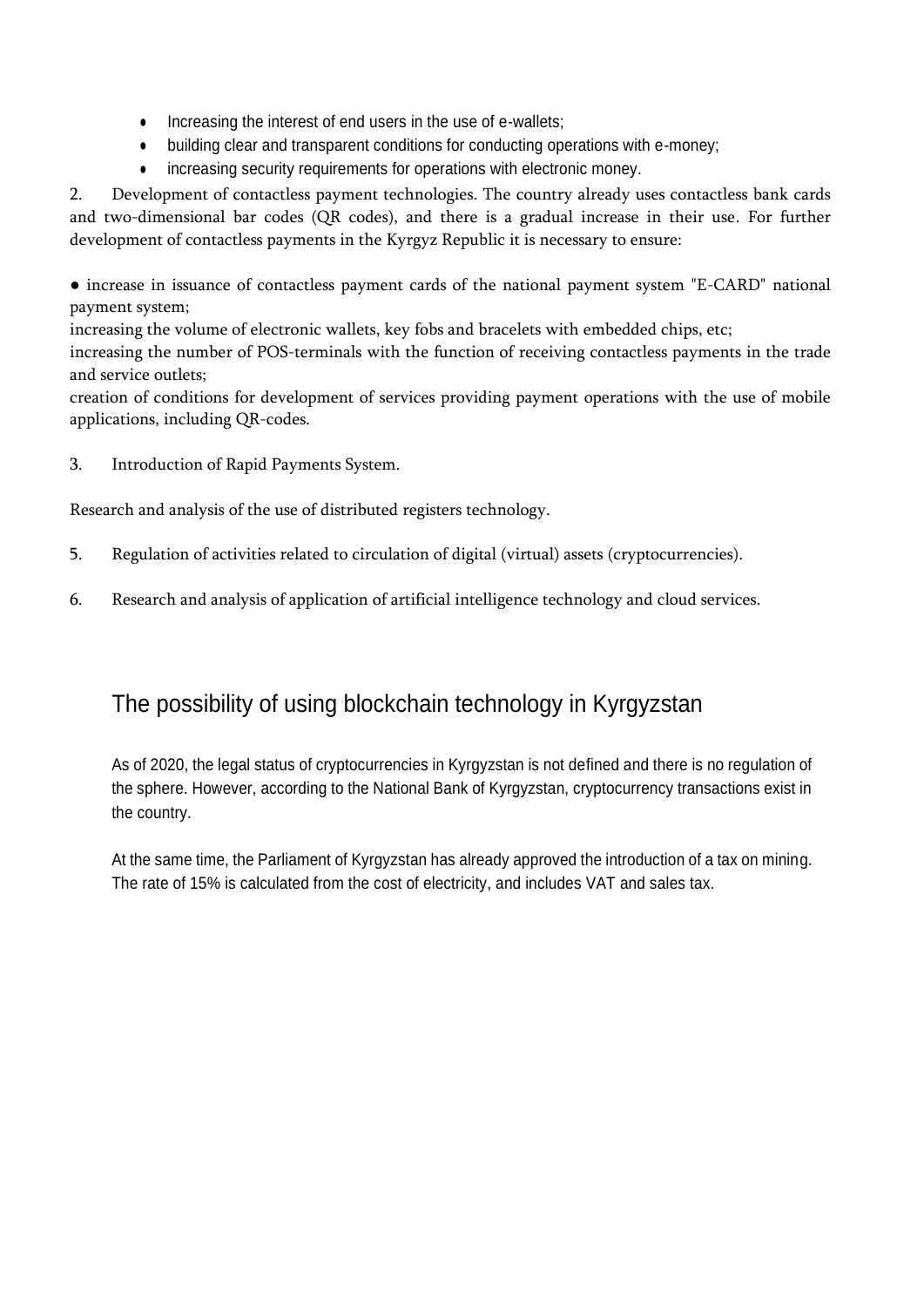### The use of blockchain in Kyrgyzstan

As for blockchain technology, its practical implementation was carried out in a trout fishery in Kyrgyzstan's Kemin district. The blockchain-based system allows the process of growing, feeding, harvesting, processing, sorting and transporting trout to dealers/consumers to be tracked, as well as information on the health of fish, what vaccinations they received and other data, indicating where and when this was done. With blockchain, the entire path of a trout from the pond to the final consumer can be tracked.

## Special benefits for startups and IT companies in Kyrgyzstan. Registration procedures for these benefits

High Tech Park Kyrgyzstan (HTP)

The HTP residents are exempt from taxes and payments of insurance premiums until 2028. Organizations pay 1% of proceeds to the HTP Directorate to organize its work. The income tax rate for employees of resident companies is 5%. There are 85 resident companies operating in the HTP of Kyrgyzstan.

Any company from IT sector can become a HTP resident.

#### **List of required documents:**

1 Application form

2 Foundation documents: charter and agreement on incorporation; certificate of state registration; protocol/decision on appointment of a manager of a legal entity

3 Business-plan

4 Legal entity passport

5 Power of attorney on behalf of the legal entity 6 Copy of the balance-sheet

7 Additional materials (agreements, memoranda, certificates) 8 Scanned copies of the documents listed above.

#### **The procedure for becoming a HTP resident in Kyrgyzstan:**

1 Applicant submits the listed documents, which are then reviewed within 1 month.

2 If the application is approved, the company receives initial registration for 6 months.

3 If within those 6 months, the company demonstrates MVP (minimum viable product) in the relevant area, it will receive permanent registration.

4 The HTP expects the resident company to receive 80% of its export revenues after 1 year from final registration.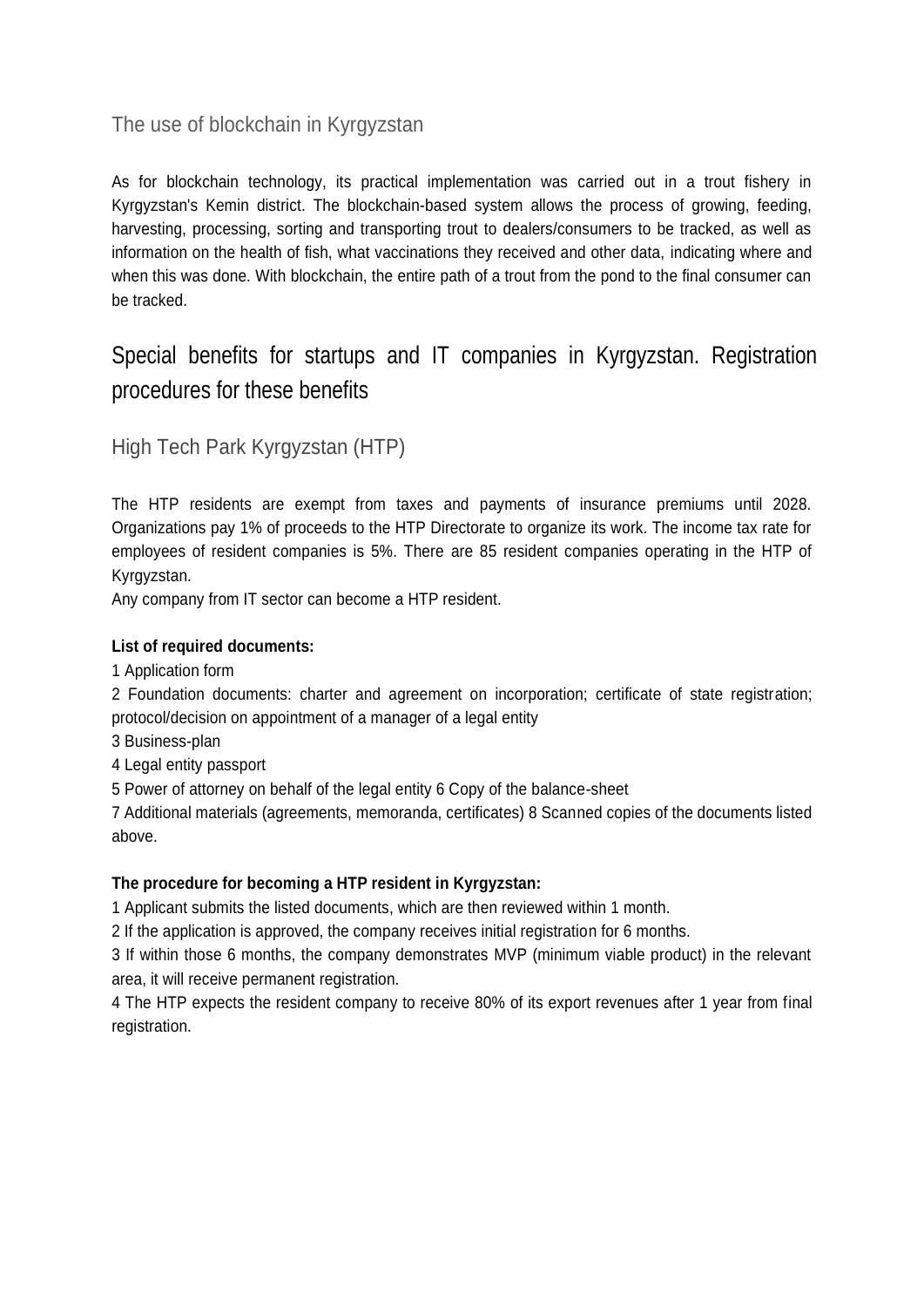### Tax regime in FEZ (Free Economic Zone)

There are 5 free economic zones operating in the Kyrgyz Republic: FEZ "Bishkek", FEZ "Bishkek" FEZ, "Naryn" FEZ, "Leilek" FEZ and "Karakol" FEZ.

The special tax regime in FEZ territory is determined by Chapter 57 of the Kyrgyz Tax Code.

FEZs in Kyrgyzstan are established in specially designated areas, which are provided with customs control and customs regulation of FEZ subjects' activities in accordance with the requirements of the customs legislation of the Kyrgyz Republic.

A special regime regulates the registration of commercial and foreign enterprises, immigration, labour, customs duties, taxes, foreign currency, land property, international trade and any requirements of financial inspections, statistics, standards and health services. FEZs provide facilities for warehousing, wholesale and export-import trade, banking, production of goods for export and transport services.

Companies operating in FEZ enjoy the following benefits and privileges:

- exemption from all types of taxes, liabilities and payments during the entire period of operation in the FEZ;
- payments to the General Directorate for provision of privileges in FEZ territory in the size of 1 2 % of earnings from sales of goods and services during the year;
- export of goods, produced in FEZ, import in FEZ, as well as goods intended for transfer and reexport are exempted from customs duties
- Export of goods produced in the FEZ, as well as goods intended for shipment and re-export, are exempt from quotas and licensing;
- Simplified and expedited registration;
- Simplified customs procedures;
- simplified customs procedures;
- Direct access to important infrastructures, including telecommunications, water, electricity and transportation facilities.

List of documents required for registration as a resident of FEZ in Kyrgyzstan (the Bishkek FEZ is taken as an example):

- an application to the General Directorate of FEZ for concluding an agreement on the conditions of carrying out activities indicating information on the intended activities, the area of the land plot necessary for activities, the estimated amount of capital investments to be made within one year from the date of concluding the agreement (contract, agreement) in the FEZ;
- copy of certificate of state registration (re-registration);
- copy of taxpayer registration form;
- copy of constituent documents;
- copy of constituent documents;
- copy of founding documents;
- business plan.

It takes 5 working days to check the documents and make a decision to conclude an agreement on conditions of doing business in FEZ or to refuse to conclude the agreement.